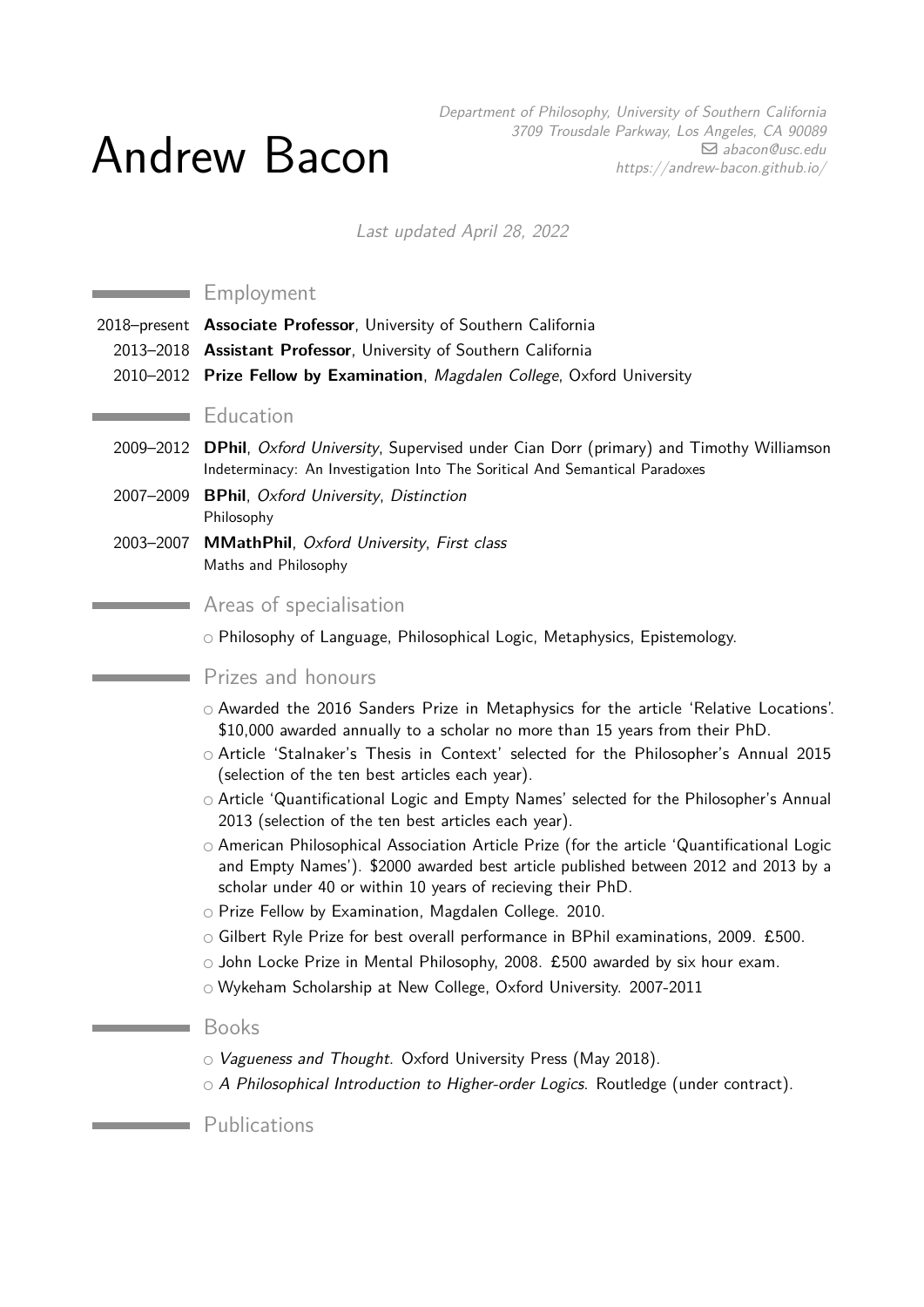- Actual Value in Decision Theory. Analysis. Forthcoming
- O Classicism. (With Cian Dorr) For Higher-order Metaphysics. Eds. Peter Fritz and Nicholas Jones.
- $\circ$  A Theory of Necessities. (with Jin Zeng.) Journal of Philosophical Logic. Forthcoming.
- O The Logic of Logical Necessity. (with Kit Fine). Saul Kripke on Modal Logic (eds. Romina Padro and Yale Weiss). Forthcoming.
- Against Disquotation. (with Jeremy Goodman). Australasian Journal of Philosophy. Forthcoming
- O Vagueness at Every Order. Proceedings of the Aristotelian Society. Forthcoming.
- O Logical Combinatorialism. Philosophical Review. Forthcoming
- O Opacity and Paradox. For Modes of Truth: The unified approach to truth, modality, and paradox. Carlo Nicolai and Johannes Stern (eds).
- $\circ$  Counterfactuals, Infinity and Paradox. For Outstanding Contributions to Logic: Kit Fine. Federico Faroldi and Frederik Van de Putte (eds).
- Substitution Structures. Journal of Philosophical Logic. Forthcoming.
- Inductive Knowledge. Nous. Forthcoming.
- Some results on the limits of thought. (with Gabriel Uzquiano). Journal of Philosophical Logic, 47(6), 991-999.
- $\circ$  Is Reality Fundamentally Qualitative?. *Philosophical Studies*. Forthcoming.
- The Logic of Opacity. (with Jeff Russell). Philosophical and Phenomenological Research. Forthcoming.
- The Broadest Necessity. Journal of Philosophical Logic. Volume 47, issue 5:733-783 2018.
- $\circ$  Radical Anti-Disquotationalism. Philosophical Perspectives. Forthcoming.\*
- $\circ$  Relative Locations. *Oxford Studies in Metaphysics*. Volume 11, 2018.
- $\circ$  Tense and relativity. Nous. Volume52, Issue 3. September 2018. Pages 667-696.
- Higher-Order Free Logic and the Prior-Kaplan Paradox. (with John Hawthorne and Gabriel Uzquiano). Williamson on Modality. Special volume of the Canadian Journal of Philosophy, Routledge. 2017. Eds. Yli-Vakkuri, J. and McCullagh, M.\*
- Scharp on Replacing Truth. Inquiry. Volume 50, 2017 Issue 6.\*
- Can The Classical Logician Avoid The Revenge Paradoxes? Philosophical Review. July 2015, Volume 124, Number 3: 299-352.
- $\circ$  Stalnaker's Thesis in Context. The Review of Symbolic Logic. March 2015, Volume 8, Number 1, pp131-163.
- $\circ$  Paradoxes of Logical Equivalence and Identity. Topoi. April 2015, Volume 34, Issue 1, pp 89-98.\*\*
- Giving Your Knowledge Half a Chance. Philosophical Studies. November 2014, Volume 171, Issue 2, pp 373-397.
- Representing Counterparts. The Australasian Journal of Logic. Vol 11, Number 2, November 2014.
- Quantificational Logic and Empty Names. Philosophers' Imprint. Volume 13, Number 24, December 2013.
- O A New Conditional for Naïve Truth Theory. Notre Dame Journal of Formal Logic. Volume 54, Number 1 (2013), 87-104.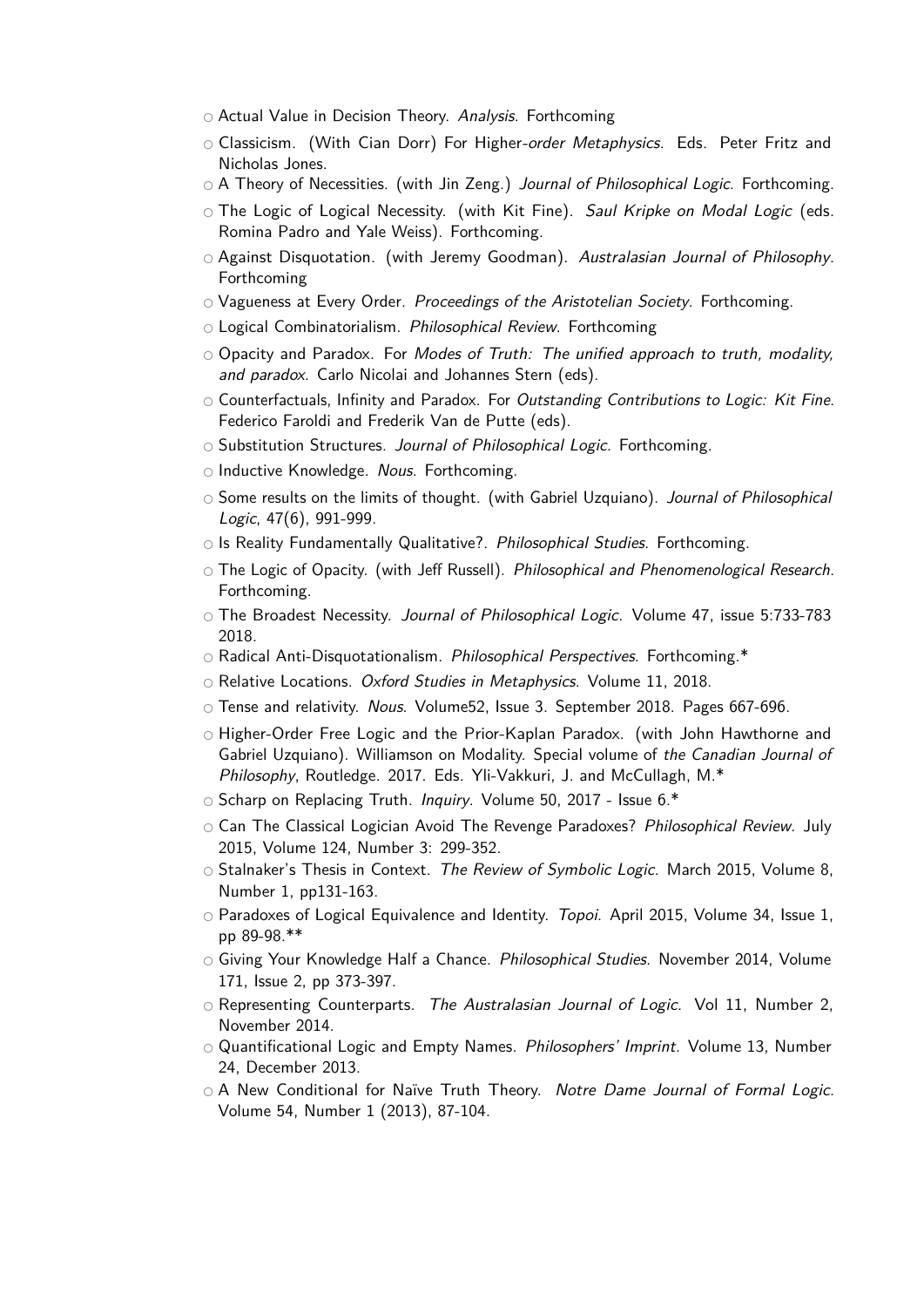- $\circ$  Curry's Paradox and Omega-inconsistency. Studia Logica. Volume 101, Issue 1, February 2013, pp 1-9.
- Non-classical Metatheory for Non-classical Logics. Journal of Philosophical Logic. April 2013, Volume 42, Issue 2, pp 335-355.
- Non-wellfounded Mereology. (with Aaron J. Cotnoir) The Review of Symbolic Logic. Volume 5, Issue 02, June 2012, pp 187-204.
- A Paradox for Supertask Decision Makers. Philosophical Studies: Volume 153, Issue 2 (2011), Page 307.

(Standard peer review, unless otherwise indicated. \*=invited contribution. \*\*=invited and refereed.)

# Papers in Progress

- 'What is the Logic of Indicatives' (draft)
- $\circ$  'Against Disquotation', with Jeremy Goodman (under review)
- $\circ$  'A Philosophical Introduction to Higher-order Logic' book project (in progress)
- 'Combining Models of Adjunctive Booleanism' (in progress)

#### Talks

<u> 1989 - Johann Barnett, mars et al. 19</u>

2020 **Princeton Talks on Epistemology and Metaphysics**, March, Princeton University, Invited

Is the theory of structured propositions consistent?

- 2020 **Aristotelian Society**, 16th March, Invited TBA
- 2019 **Kings College Masterclass**, TBA, Kings College London, Invited Masterclass on Higher-order Metaphysics
- 2018 **New York University**, November 16th, New York, Invited Radical Anti-Disquotationalism
- 2018 **Semantic Paradox and Revenge**, June 27th-29th, Salzburg, Invited Propositional granularity and the logical paradoxes
- 2018 **Mini-workshop on Vagueness and Modality**, June 25th, Humboldt University, Invited Logical Combinatorialism
- 2018 **Princeton Talks on Epistemology and Metaphysics**, April 21, Princeton University, Invited

Inductive Knowlege

2017 **Symposium on Sarah Moss's 'Probabilistic Knowledge'**, August 16th - 18th, Hamburg, Invited

'Expressivist Approaches to Indicative Conditionals'

- 2017 **Jowette Society**, May 19th, University of Oxford, Invited 'The Broadest Necessity'
- 2017 **Metaphysics on the Mountain**, March 13th-17th, Sun Valley, Idaho, Invited 'Is Reality Fundamentally Qualitative?'
- 2016 **Workshop on Higher-Order Metaphysics**, June 5th, Oslo, Submitted 'The Logic of Opacity' (with Jeff Russell)
- 2016 **Meaning Sciences Club**, March 12-13, UC Berkeley, Invited On the Semantics of Indicatives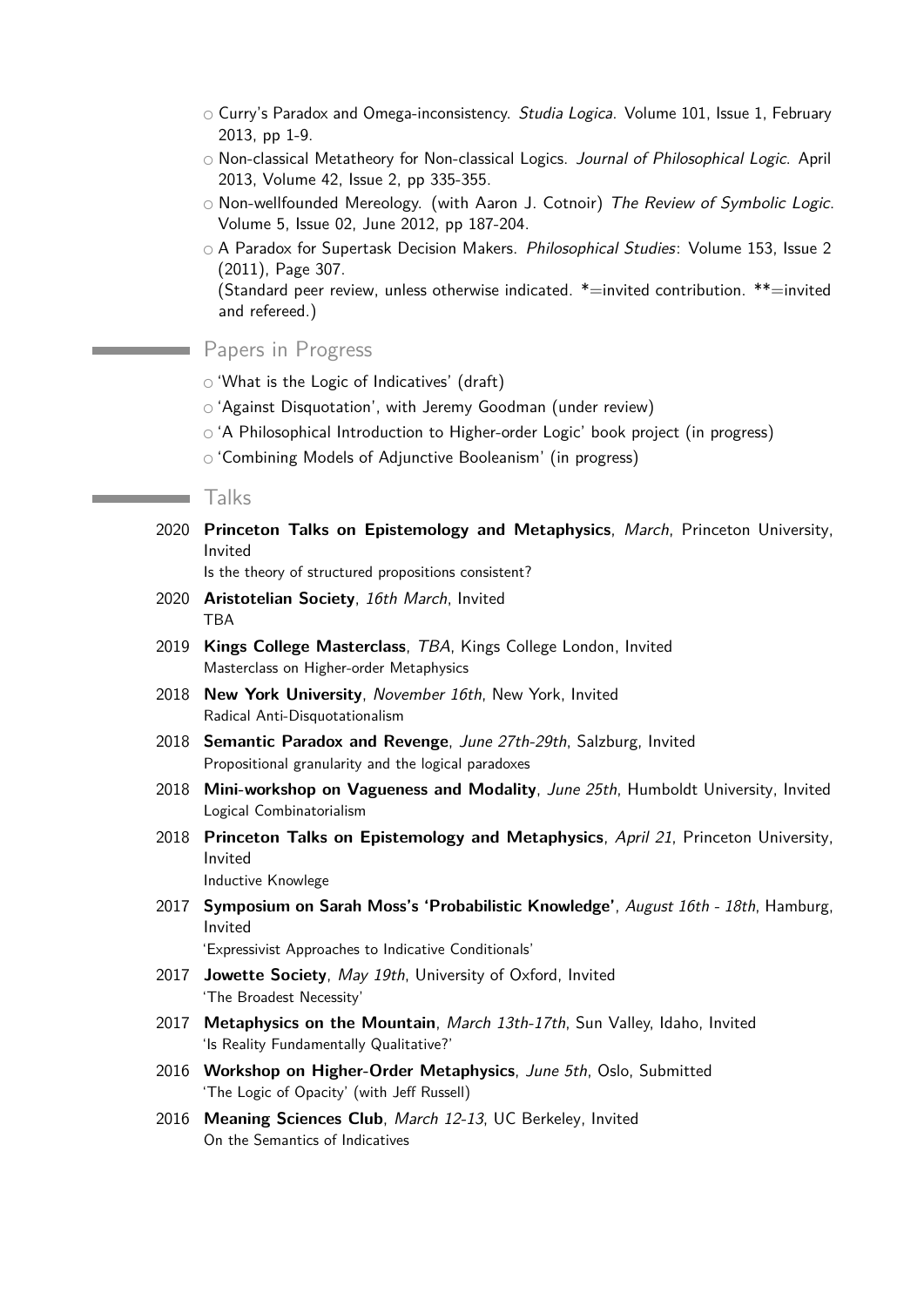- 2015 **Williamson in Montreal**, April 22nd-25th, A workshop for the contributors to Williamson on Modality, Invited 'Higher Order Free Logic and the Prior-Kaplan Paradox'
- 2015 **Symposium on Vagueness and Belief**, February 21st, APA Central Division Meeting, Invited

'Vagueness and Evidence'

- 2014 **M&E Group Speaker Series at the University of Toronto**, November 13th, University of Toronto, Invited Talk 'Relative Locations'
- 2014 **MIT Colloquium 2014**, September 26th, Massachusetts Institute of Technology, Invited Talk

'Stalnaker's Thesis in Context'

2014 **Formal Epistemology Workshop 2014**, June 20-22, University of Southern California, Accepted Talk

'Stalnaker's Thesis in Context'

2014 **Meaning and Modality**, June 2-4, Center for the Study of Mind in Nature, University of Oslo, Invited Talk

'Vagueness, Possible Worlds and Precisifications'

- 2013 **BW8 Conditionals**, June 26-28, University of Barcelona, Accepted talk 'In defence of a naïve conditional epistemology'
- 2013 **UC Irvine Colloquium**, January 25, University of California, Irvine, Invited talk 'In defence of a naïve conditional epistemology'
- 2012 **The Philosophy of Mathematics Seminar**, May 1, Oxford, Invited talk 'A general approach to revenge paradoxes'
- 2012 **Axiomatic vs. Semantic Truth**, March 14-16 , Munich, Accepted talk 'A general approach to revenge paradoxes'
- 2011 **Mind, Language and Action**, August 29 September 2, Dubrovnik, Invited speaker 'A non-linguistic account of indeterminacy'
- 2010 **Workshop on Vagueness and Metaphysics, III**, September 16-17, Barcelona, Invited speaker

'Vagueness at every order: the prospects of denying B'

- 2009 **Workshop on Truth and Probability**, September 22, Bristol, Invited speaker 'Higher order indeterminacy and the revenge liar'
- 2009 **Ockham Society**, February 24, Oxford 'What to do when the world splits in two'
- 2008 **Ockham Society**, November, Oxford 'A really weird puzzle involving: a coin, a backwards supertask, and the axiom of choice'
- 2008 **Oxford/Paris Workshop on Language and Ontology**, June 26th–28th, Paris, Invited speaker

'Representing Counterparts'

## **Teaching**

- 2018 PHIL 236: Issues in Space and Time, PHIL 350: Symbolic Logic, PHIL 590 Directed Research with Frank Hong
- 2018 PHIL 450: The Limits of Logic